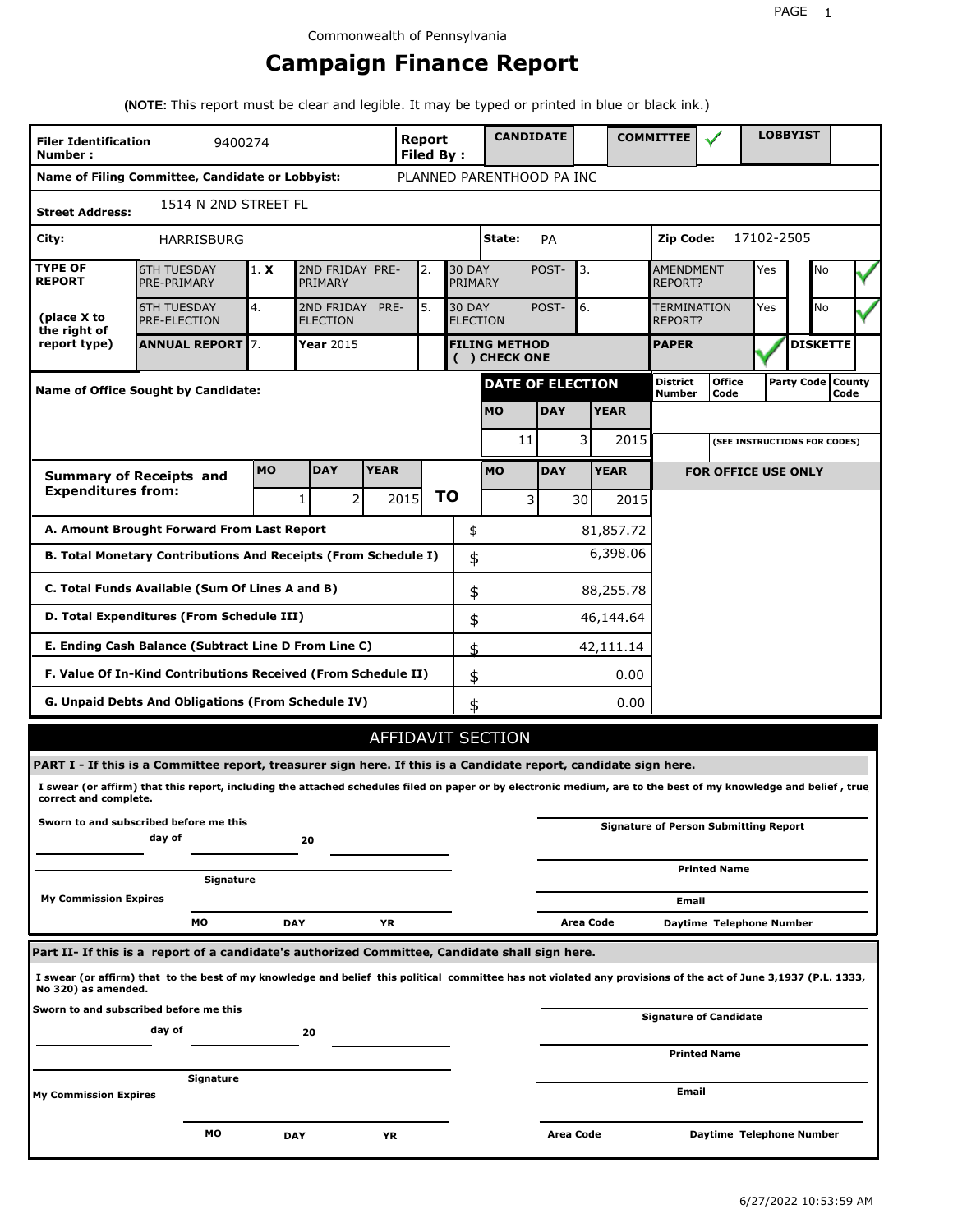## **SCHEDULE I CONTRIBUTIONS AND RECEIPTS Detailed Summary Page**

**Name of Filing Committee or Candidate Reporting Period Reporting Period** PLANNED PARENTHOOD PA INC **From:** 1/2/2015 **To:** 3/30/2015 **1. Unitemized Contributions Received - \$ 50.00 or Less Per Contributor TOTAL for the Reporting Period (1) \$** 1,113.06 **2. Contributions Received - \$ 50.01 To \$250.00 (From Part A and Part B) TOTAL for the Reporting Period (2) Contributions Received From Political Committees (Part A) All Other Contributions (Part B) \$ \$ \$** 0.00 835.00 835.00 **3. Contributions Received Over \$250.00 (From Part C and Part D) TOTAL for the Reporting Period (3) Contributions Received From Political Committees (Part C) All Other Contributions (Part D) \$ \$ \$** 0.00 4,450.00 4,450.00 **4. Other Receipts, Refunds, Interest Earned, Returned Checks, Etc . (From Part E) TOTAL for the Reporting Period (4) \$** 0.00 **Total Monetary Contributions and Receipts During this Reporting Period (Add and enter amount totals from Boxes 1,2,3 and 4; also enter this amount on Page1, Report Cover Page, Item B.) \$** 6,398.06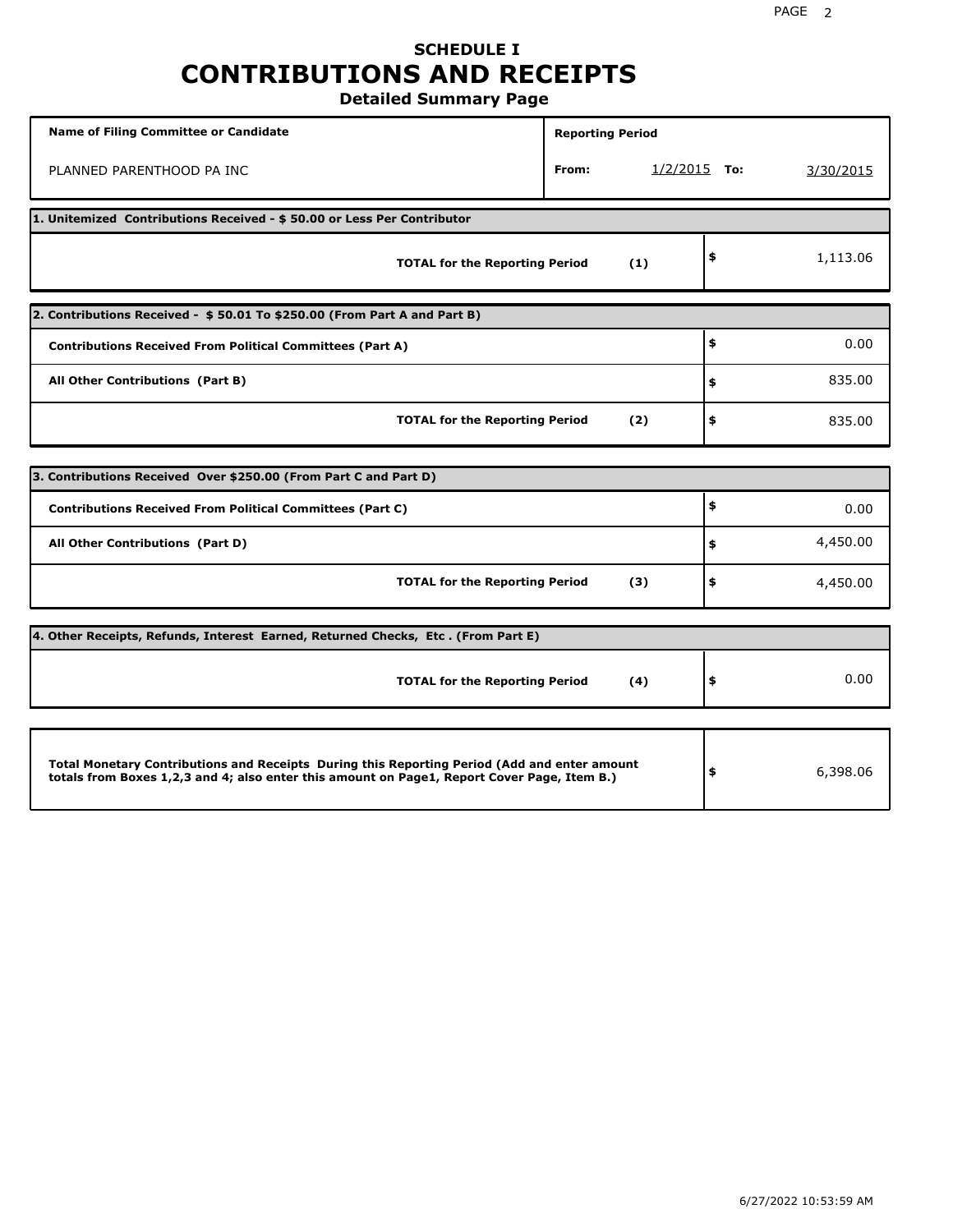PAGE 3

# **PART A CONTRIBUTIONS RECEIVED FROM POLITICAL COMMITTEES**

**\$50.01 TO \$250.00**

 **Use this Part to itemize only contributions received from political committees with an aggregate value from \$50.01 to \$250.00 in the reporting period.**

| Name of Filing Committee or Candidate      |                                                                              |                   | <b>Reporting Period</b> |             |             |     |                   |
|--------------------------------------------|------------------------------------------------------------------------------|-------------------|-------------------------|-------------|-------------|-----|-------------------|
|                                            |                                                                              |                   | From:                   |             | To:         |     |                   |
|                                            |                                                                              |                   |                         | <b>DATE</b> |             |     | <b>AMOUNT</b>     |
| <b>Full Name of Contributing Committee</b> |                                                                              |                   | <b>MO</b>               | <b>DAY</b>  | <b>YEAR</b> |     |                   |
| <b>Mailing Address</b>                     |                                                                              |                   |                         |             |             | \$  | 0.00              |
| City                                       | <b>State</b>                                                                 | Zip Code (Plus 4) |                         |             |             |     |                   |
|                                            |                                                                              |                   |                         |             |             |     | <b>PAGE TOTAL</b> |
|                                            | Enter Grand Total of Part A on Schedule I, Detailed Summary Page, Section 2. |                   |                         |             |             | ∣\$ | 0.00              |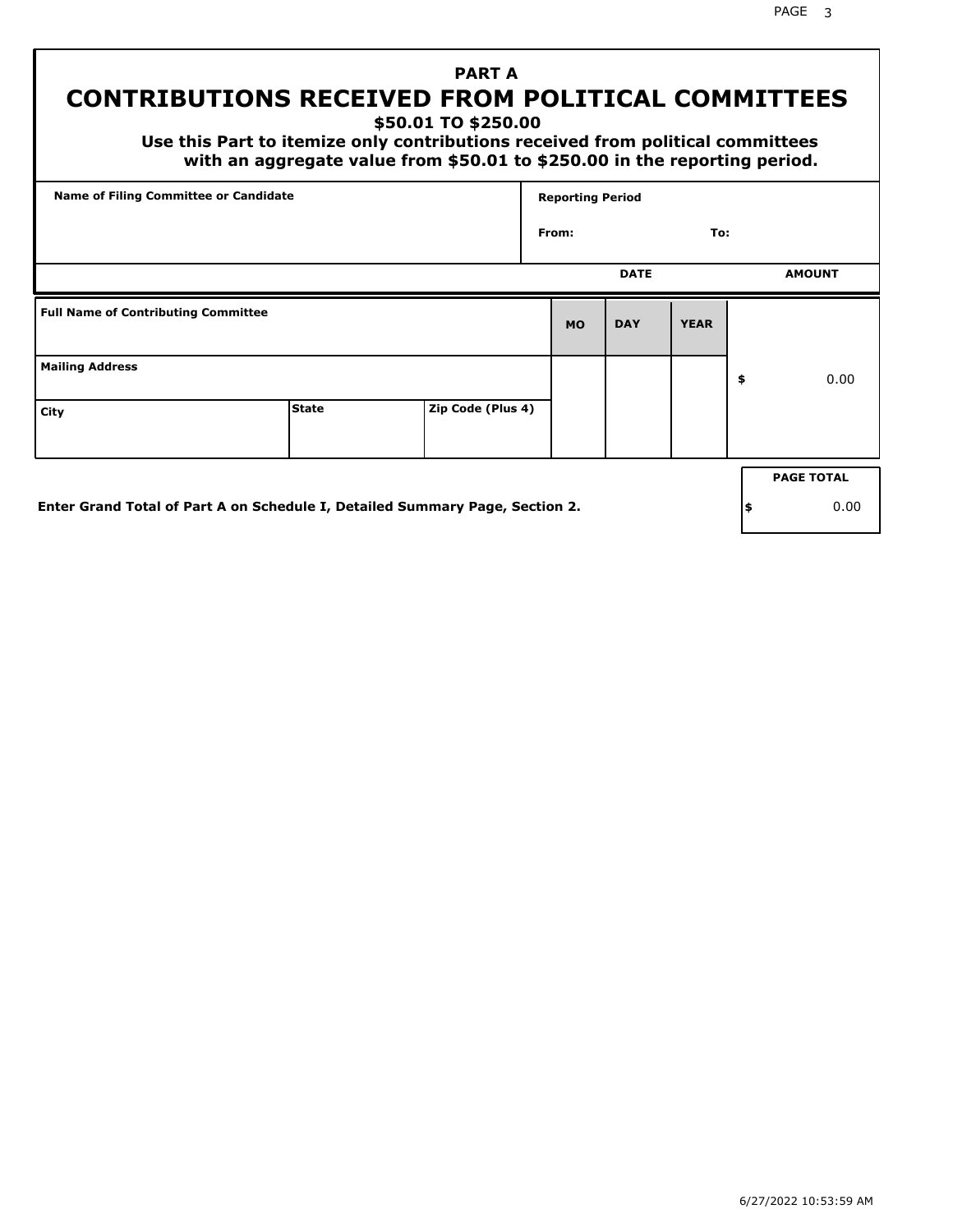| Use this Part to itemize all other contributions with an aggregate value from<br>(Exclude contributions from political committees reported in Part A) |                    | <b>PART B</b><br><b>ALL OTHER CONTRIBUTIONS</b><br>\$50.01 TO \$250.00<br>\$50.01 to \$250.00 in the reporting period. |                         |             |                |               |
|-------------------------------------------------------------------------------------------------------------------------------------------------------|--------------------|------------------------------------------------------------------------------------------------------------------------|-------------------------|-------------|----------------|---------------|
| Name of Filing Committee or Candidate                                                                                                                 |                    |                                                                                                                        | <b>Reporting Period</b> |             |                |               |
| PLANNED PARENTHOOD PA INC                                                                                                                             |                    |                                                                                                                        | From:                   |             | $1/2/2015$ To: | 3/30/2015     |
|                                                                                                                                                       |                    |                                                                                                                        |                         | <b>DATE</b> |                | <b>AMOUNT</b> |
| <b>Full Name of Contributor</b><br>Enny Cramer                                                                                                        |                    |                                                                                                                        | <b>MO</b>               | <b>DAY</b>  | <b>YEAR</b>    |               |
| <b>Mailing Address</b><br>604 S Washington Square, Apt 607                                                                                            |                    |                                                                                                                        |                         |             |                | \$<br>90.00   |
| City                                                                                                                                                  | <b>State</b>       | Zip Code (Plus 4)                                                                                                      | 2                       | 9           | 2015           |               |
| Philadelphia                                                                                                                                          | PA                 | 19106                                                                                                                  |                         |             |                |               |
| <b>Full Name of Contributor</b><br>Sheila Shorr                                                                                                       |                    |                                                                                                                        | <b>MO</b>               | <b>DAY</b>  | <b>YEAR</b>    |               |
| <b>Mailing Address</b><br>928 Garrett Mill                                                                                                            |                    |                                                                                                                        |                         |             |                | \$<br>90.00   |
| City<br>Newtown Square                                                                                                                                | <b>State</b><br>PA | Zip Code (Plus 4)<br>19073                                                                                             | 2                       | 9           | 2015           |               |
| <b>Full Name of Contributor</b><br>Rodger Gurrentz                                                                                                    |                    |                                                                                                                        | <b>MO</b>               | <b>DAY</b>  | <b>YEAR</b>    |               |
| <b>Mailing Address</b><br>1501 Ardmore Blvd                                                                                                           |                    |                                                                                                                        |                         |             |                | 225.00<br>÷,  |
| <b>City</b><br>Pittsburgh                                                                                                                             | <b>State</b>       | Zip Code (Plus 4)                                                                                                      | 2                       | 9           | 2015           |               |
|                                                                                                                                                       | PA                 | 15221                                                                                                                  |                         |             |                |               |
| <b>Full Name of Contributor</b><br>Pammela Kerr                                                                                                       |                    |                                                                                                                        | <b>MO</b>               | <b>DAY</b>  | <b>YEAR</b>    |               |
| <b>Mailing Address</b><br>49 Worman Road                                                                                                              |                    |                                                                                                                        |                         |             |                | 70.00<br>\$   |
| City<br>Stockton                                                                                                                                      | <b>State</b><br>NJ | Zip Code (Plus 4)<br>08559                                                                                             | 3                       | 9           | 2015           |               |
| <b>Full Name of Contributor</b><br>Edwin Ochester                                                                                                     |                    |                                                                                                                        | <b>MO</b>               | <b>DAY</b>  | <b>YEAR</b>    |               |
| <b>Mailing Address</b><br>143 Sugar Run Road                                                                                                          |                    |                                                                                                                        |                         |             |                | \$<br>100.00  |
| City<br>Shelocta                                                                                                                                      | <b>State</b><br>PA | Zip Code (Plus 4)<br>15774                                                                                             | 3                       | 9           | 2015           |               |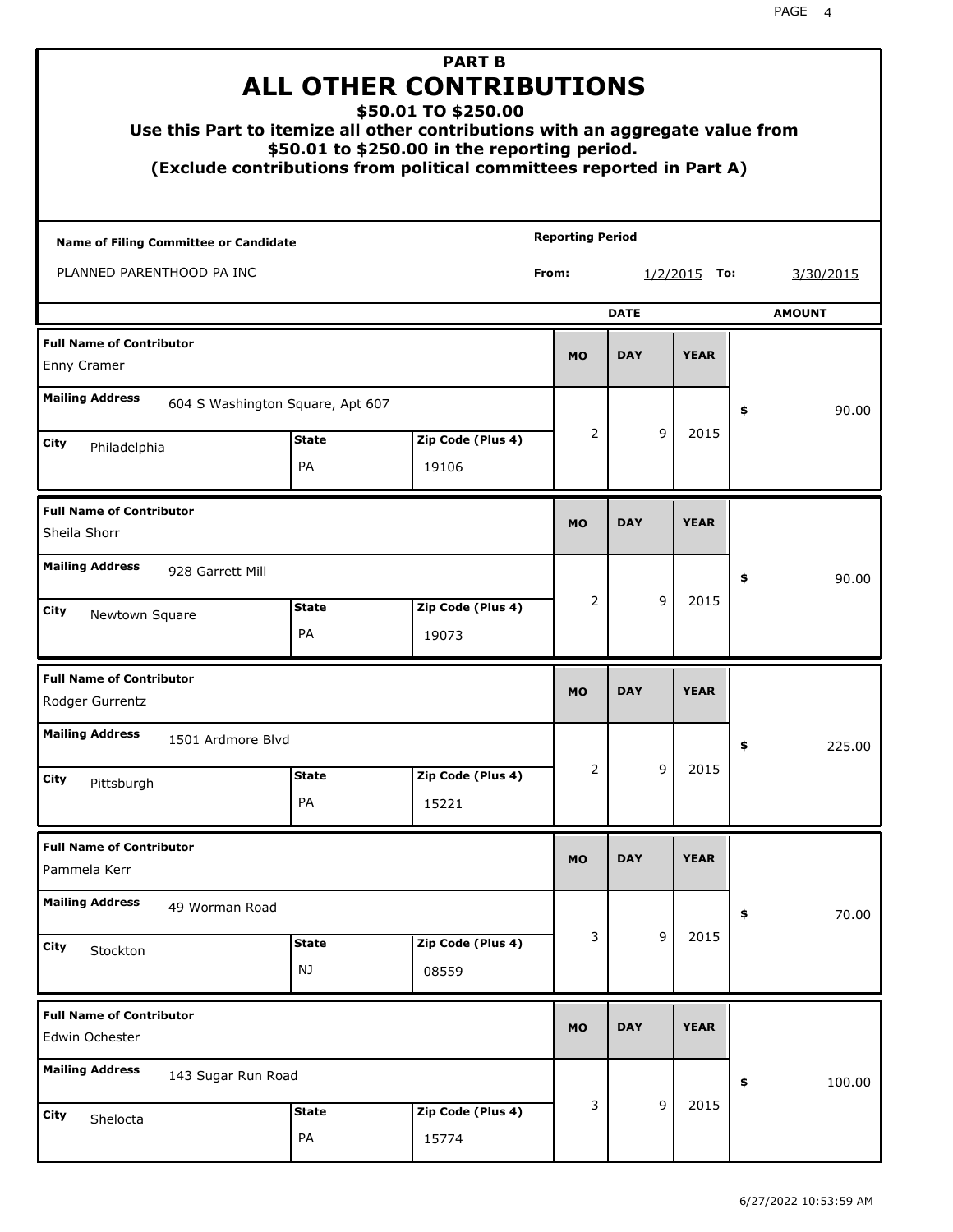| <b>Full Name of Contributor</b><br>Staci Simon               |                    |                            | <b>MO</b>    | <b>DAY</b> | <b>YEAR</b> |                   |
|--------------------------------------------------------------|--------------------|----------------------------|--------------|------------|-------------|-------------------|
| <b>Mailing Address</b><br>348 Hampton Drive                  |                    |                            |              |            |             | \$<br>100.00      |
| <b>City</b><br>Feasterville Trevose                          | <b>State</b><br>PA | Zip Code (Plus 4)<br>19053 | 1            | 15         | 2015        |                   |
| <b>Full Name of Contributor</b><br>Sara Stover               |                    |                            | <b>MO</b>    | <b>DAY</b> | <b>YEAR</b> |                   |
| <b>Mailing Address</b><br>4902 Anderson Road                 |                    |                            |              |            |             | 100.00<br>\$      |
| City<br>Holicong                                             | <b>State</b><br>PA | Zip Code (Plus 4)<br>18928 | $\mathbf{1}$ | 15         | 2015        |                   |
| <b>Full Name of Contributor</b><br><b>Christine Waanders</b> |                    |                            | <b>MO</b>    | <b>DAY</b> | <b>YEAR</b> |                   |
| <b>Mailing Address</b><br>117 Simpson Road                   |                    |                            |              |            |             | 60.00<br>\$       |
| City<br>Ardmore                                              | <b>State</b><br>PA | Zip Code (Plus 4)<br>19003 | 1            | 15         | 2015        |                   |
|                                                              |                    |                            |              |            |             | <b>PAGE TOTAL</b> |

**Enter Grand Total of Part A on Schedule I, Detailed Summary Page, Section 2.**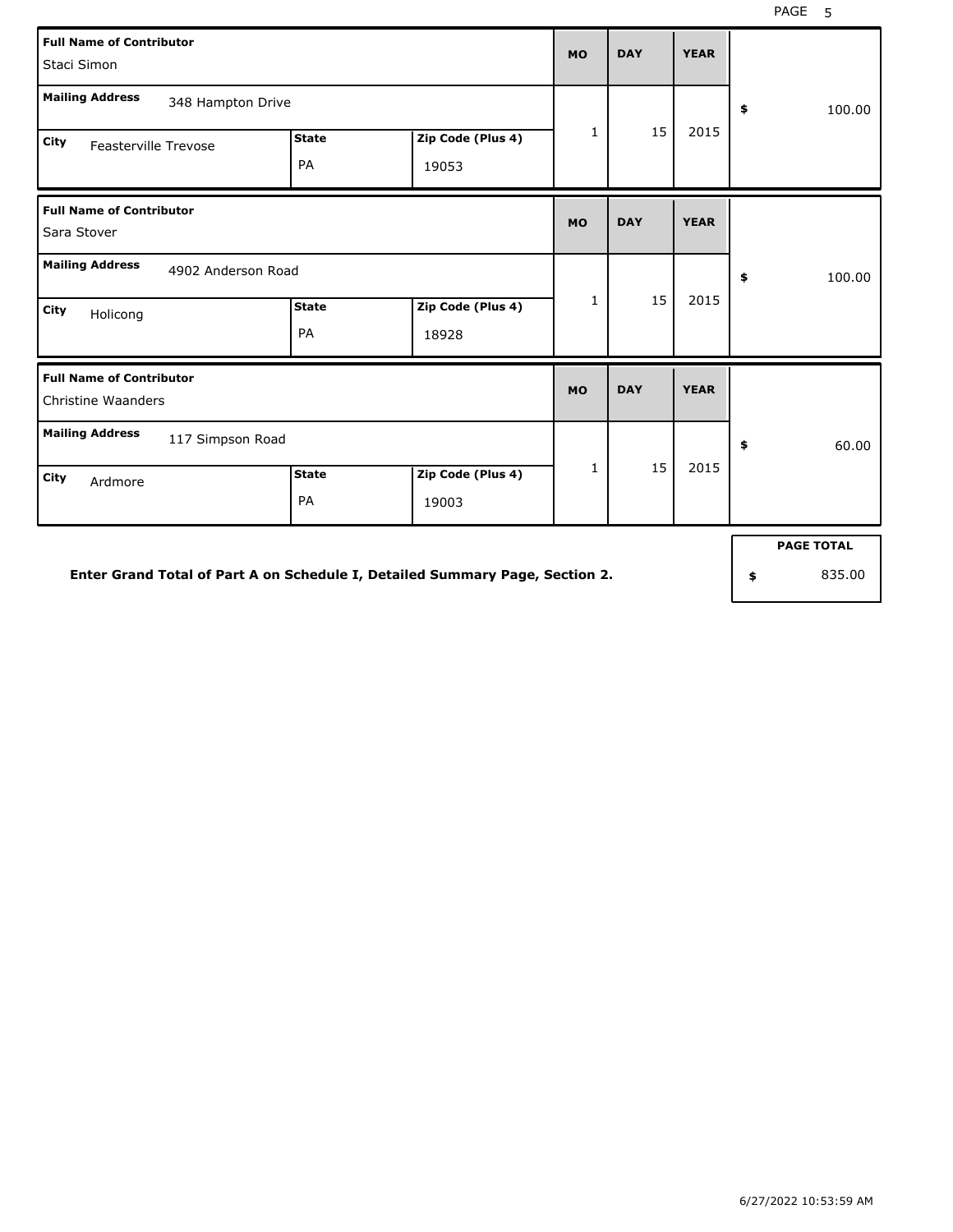# **PART C Contributions Received From Political Committees**

**OVER \$250.00**

 **Use this Part to itemize only contributions received from Political committees with an aggregate value from Over \$250.00 in the reporting period.**

| Name of Filing Committee or Candidate                                        |              | <b>Reporting Period</b> |             |            |             |                   |
|------------------------------------------------------------------------------|--------------|-------------------------|-------------|------------|-------------|-------------------|
|                                                                              |              | From:                   |             |            | To:         |                   |
|                                                                              |              |                         | <b>DATE</b> |            |             | <b>AMOUNT</b>     |
| <b>Full Name of Contributing Committee</b>                                   |              |                         | <b>MO</b>   | <b>DAY</b> | <b>YEAR</b> |                   |
| <b>Mailing Address</b>                                                       |              |                         |             |            |             | \$<br>0.00        |
| City                                                                         | <b>State</b> | Zip Code (Plus 4)       |             |            |             |                   |
|                                                                              |              |                         |             |            |             | <b>PAGE TOTAL</b> |
| Enter Grand Total of Part C on Schedule I, Detailed Summary Page, Section 3. |              |                         |             |            |             | \$<br>0.00        |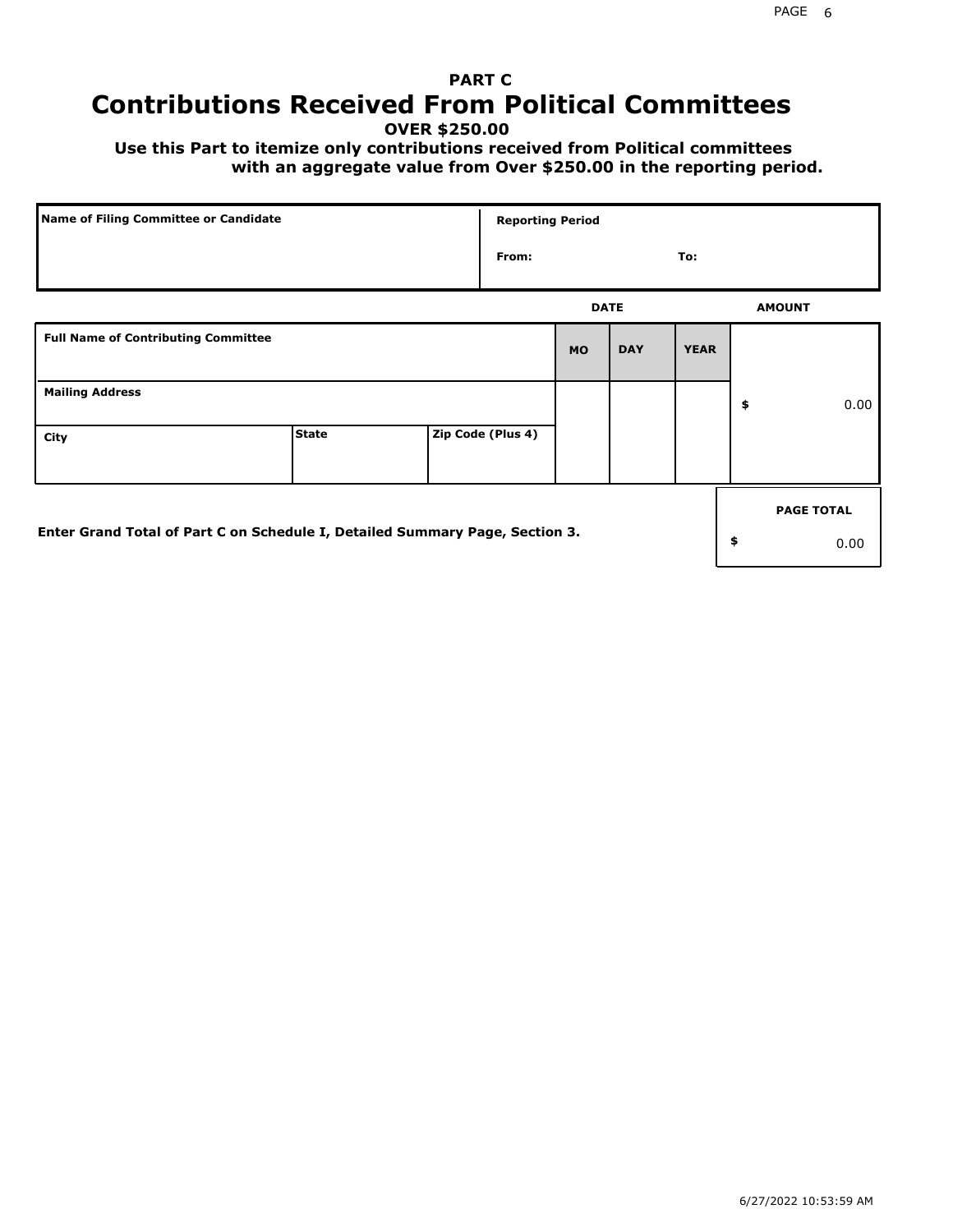# **PART D ALL OTHER CONTRIBUTIONS**

#### **OVER \$250.00**

#### **Use this Part to itemize all other contributions with an aggregate value of**

 **over \$250.00 in the reporting period.**

 **(Exclude contributions from political committees reported in Part C.)** 

| Name of Filing Committee or Candidate                                 |              |       |                   |       | <b>Reporting Period</b> |              |                |                   |           |
|-----------------------------------------------------------------------|--------------|-------|-------------------|-------|-------------------------|--------------|----------------|-------------------|-----------|
| PLANNED PARENTHOOD PA INC                                             |              |       |                   | From: |                         |              | $1/2/2015$ To: |                   | 3/30/2015 |
|                                                                       |              |       |                   |       |                         | <b>DATE</b>  |                | <b>AMOUNT</b>     |           |
| <b>Full Name of Contributor</b><br>Kendra Dunn                        |              |       |                   |       | <b>MO</b>               | <b>DAY</b>   | <b>YEAR</b>    |                   |           |
| <b>Mailing</b><br>1023 Spruce Street, Apt 5<br><b>Address</b>         |              |       |                   |       |                         |              |                | \$                | 450.00    |
| City<br>Philadelphia                                                  | <b>State</b> |       | Zip Code (Plus 4) |       | 2                       | 9            | 2015           |                   |           |
|                                                                       | PA           | 19107 |                   |       |                         |              |                |                   |           |
| <b>Employer Name</b><br>Unknown                                       |              |       |                   |       | <b>Occupation</b>       |              | Unknown        |                   |           |
| <b>Employer Mailing Address/Principal Place of</b><br>Business        |              |       | City              |       |                         | <b>State</b> |                | Zip Code (Plus 4) |           |
| Unknown                                                               |              |       | Philadelphia      |       |                         | PA           |                | 19107             |           |
| <b>Full Name of Contributor</b><br>Diane Knox Petronko                |              |       |                   |       | <b>MO</b>               | <b>DAY</b>   | <b>YEAR</b>    |                   |           |
| <b>Mailing</b><br>912 Grandview Avenue<br><b>Address</b>              |              |       |                   |       |                         |              |                | \$                | 1,000.00  |
| City<br>Pittsburgh                                                    | <b>State</b> |       | Zip Code (Plus 4) |       | 1                       | 15           | 2015           |                   |           |
|                                                                       | PA           | 15211 |                   |       |                         |              |                |                   |           |
| Employer Name Glencalvie LLC                                          |              |       |                   |       | <b>Occupation</b>       |              | Consultant     |                   |           |
| <b>Employer Mailing Address/Principal Place of</b><br><b>Business</b> |              |       | City              |       |                         | <b>State</b> |                | Zip Code (Plus 4) |           |
| Unknown                                                               |              |       | Pittsburgh        |       |                         | PA           |                | 15211             |           |
| <b>Full Name of Contributor</b><br>Michael Moran                      |              |       |                   |       | <b>MO</b>               | <b>DAY</b>   | <b>YEAR</b>    |                   |           |
|                                                                       |              |       |                   |       |                         |              |                |                   |           |
| <b>Mailing</b><br>PO Box 383<br><b>Address</b>                        |              |       |                   |       |                         |              |                | \$                | 3,000.00  |
| City<br>Unionville                                                    | <b>State</b> |       | Zip Code (Plus 4) |       | 1                       | 15           | 2015           |                   |           |
|                                                                       | PA           | 19375 |                   |       |                         |              |                |                   |           |
| <b>Employer Name</b><br>Unknown                                       |              |       |                   |       | <b>Occupation</b>       |              | Unknown        |                   |           |
| Employer Mailing Address/Principal Place of<br> Business              |              |       | City              |       |                         | <b>State</b> |                | Zip Code (Plus 4) |           |
| Unknown                                                               |              |       | Unionville        |       |                         | PA           |                | 19375             |           |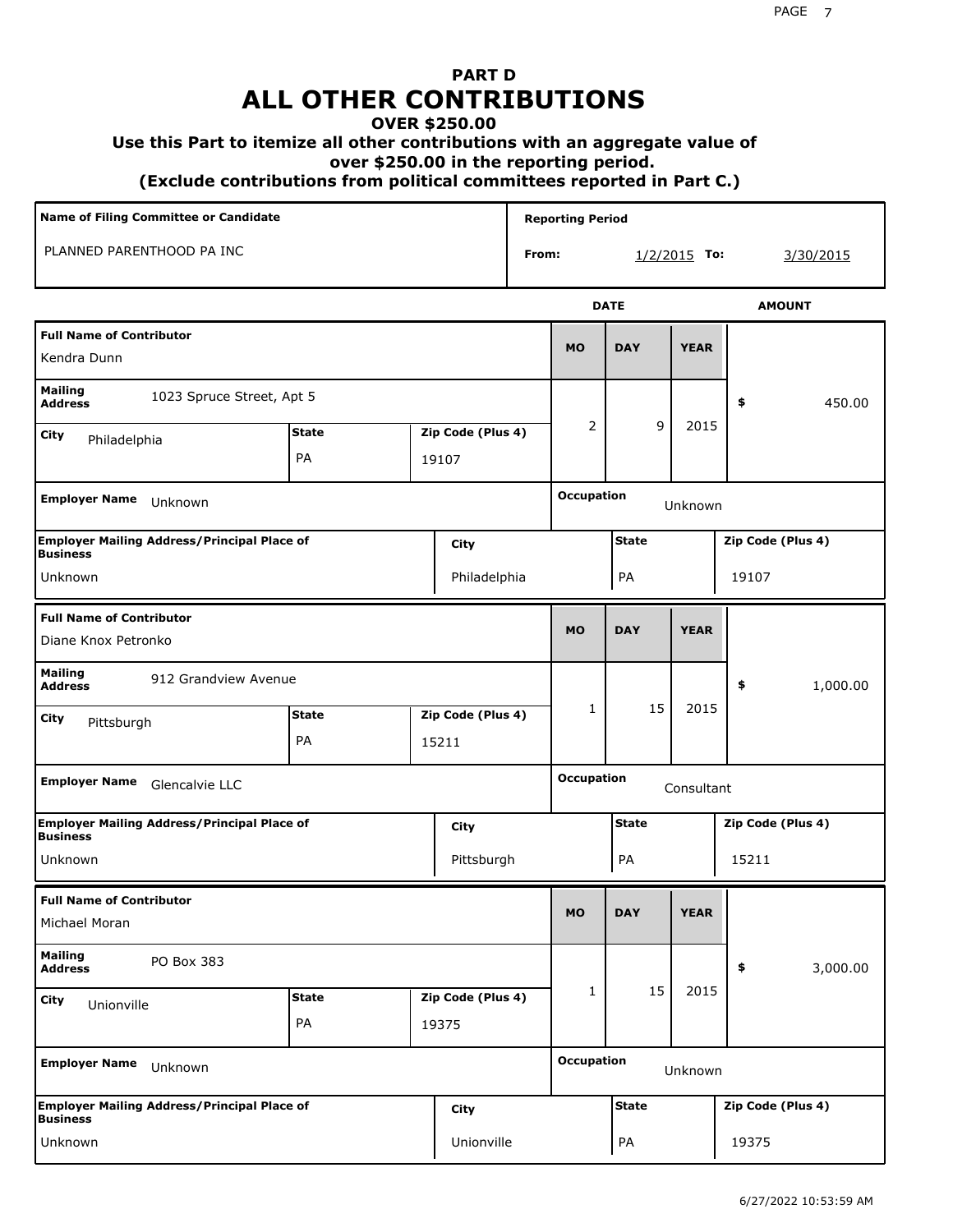**\$**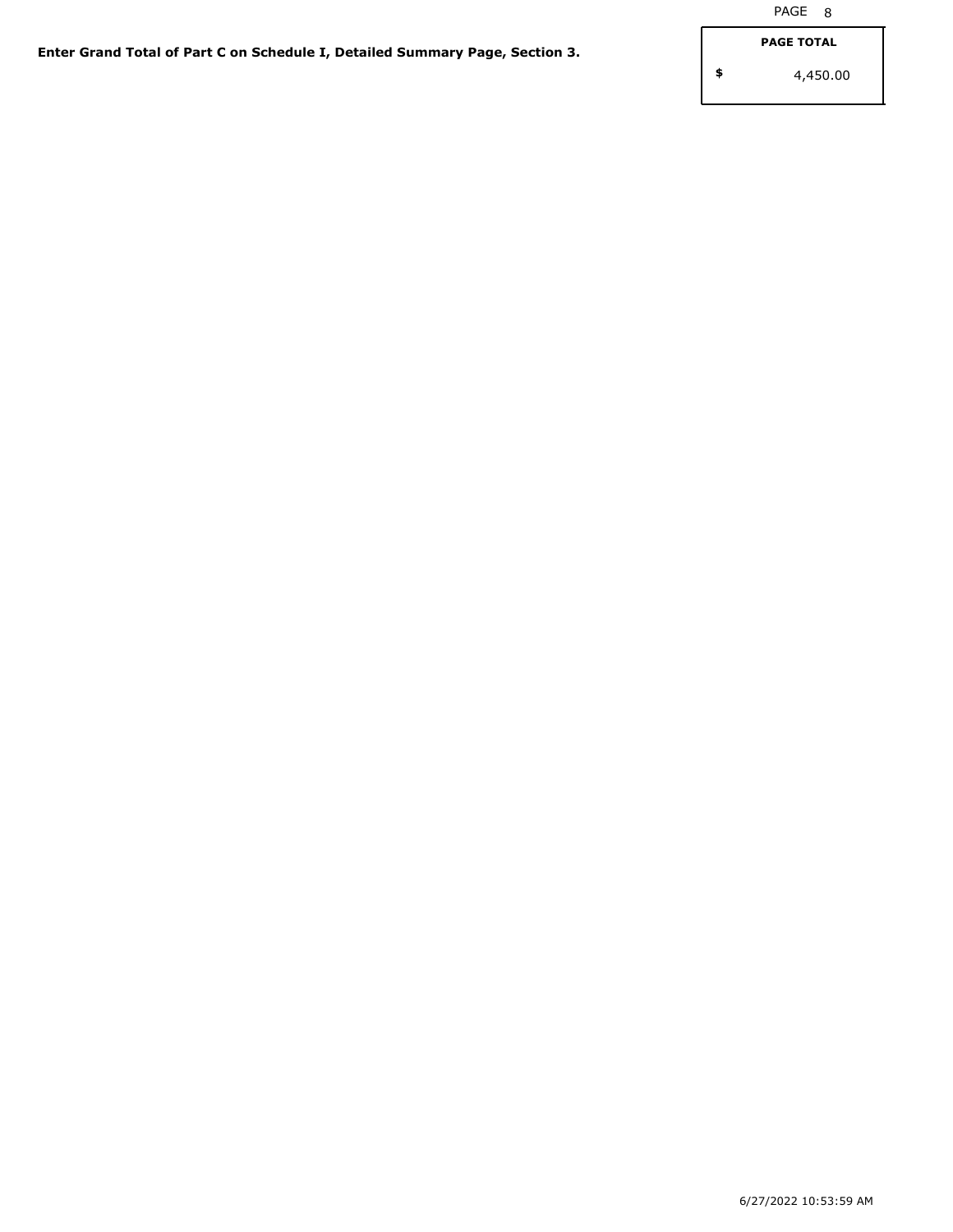## **PART E OTHER RECEIPTS**

#### **REFUNDS, INTEREST INCOME, RETURNED CHECKS, ETC.**

 **Use this Part to report refunds received, interest earned, returned checks and**

### **prior expenditures that were returned to the filer.**

| Name of Filing Committee or Candidate                                        |              |                   |       | <b>Reporting Period</b> |             |             |                   |      |
|------------------------------------------------------------------------------|--------------|-------------------|-------|-------------------------|-------------|-------------|-------------------|------|
|                                                                              |              |                   | From: |                         |             | To:         |                   |      |
|                                                                              |              |                   |       |                         | <b>DATE</b> |             | <b>AMOUNT</b>     |      |
| <b>Full Name</b>                                                             |              |                   |       | <b>MO</b>               | <b>DAY</b>  | <b>YEAR</b> |                   |      |
| <b>Mailing Address</b>                                                       |              |                   |       |                         |             |             | \$                | 0.00 |
| City                                                                         | <b>State</b> | Zip Code (Plus 4) |       |                         |             |             |                   |      |
| <b>Receipt Description</b>                                                   |              |                   |       |                         |             |             |                   |      |
| Enter Grand Total of Part E on Schedule I, Detailed Summary Page, Section 4. |              |                   |       |                         |             |             | <b>PAGE TOTAL</b> |      |
|                                                                              |              |                   |       |                         |             |             | \$                | 0.00 |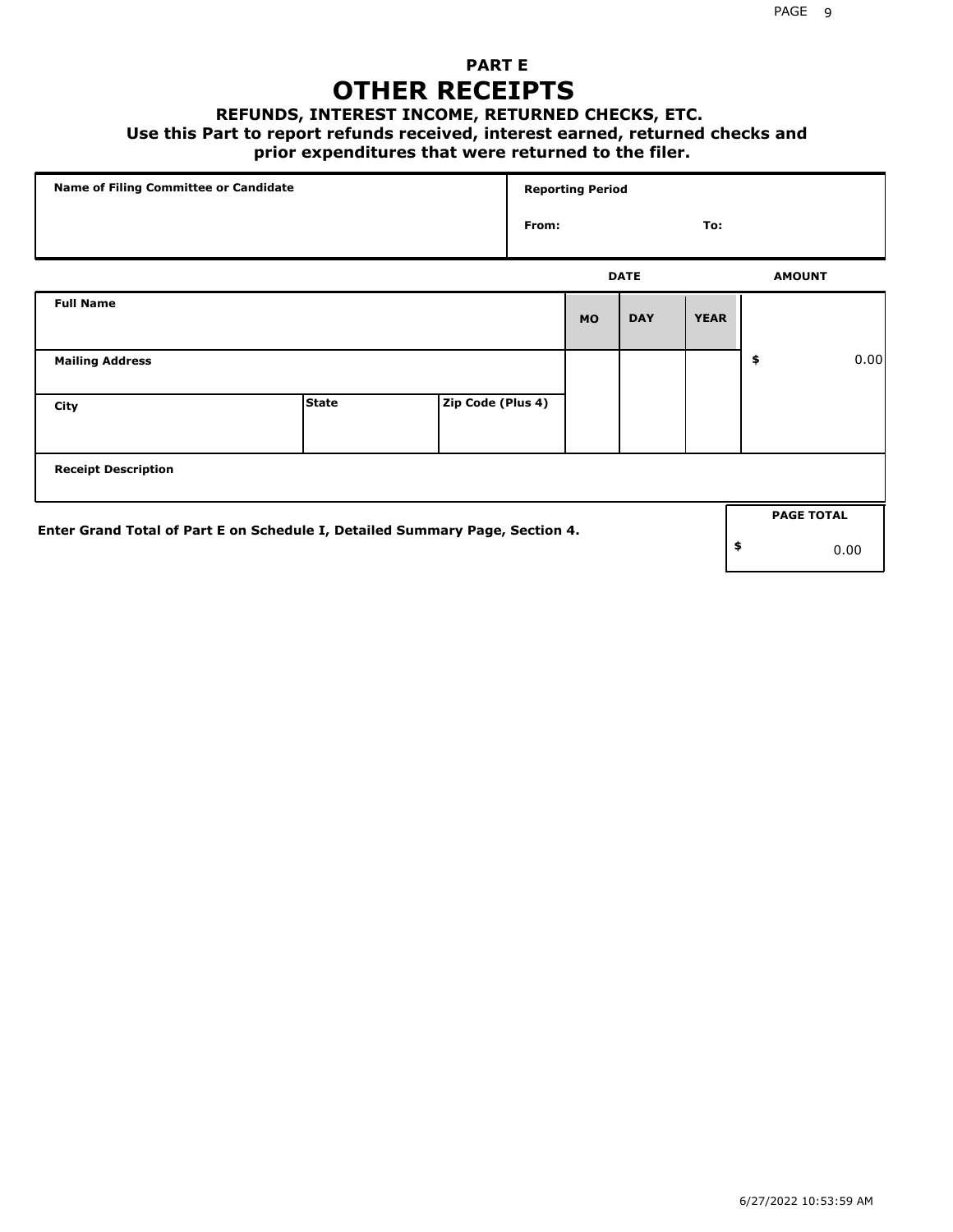#### **SCHEDULE II IN-KIND CONTRIBUTIONS AND VALUABLE THINGS RECEIVED USE THIS SCHEDULE TO REPORT ALL IN-KIND CONTRIBUTIONS OF VALUABLE THINGS**

### **DURING THE REPORTING PERIOD.**

**Detailed Summary Page**

| <b>Name of Filing Committee or Candidate</b>                                                                                                                                | <b>Reporting Period</b> |                |           |
|-----------------------------------------------------------------------------------------------------------------------------------------------------------------------------|-------------------------|----------------|-----------|
| PLANNED PARENTHOOD PA INC                                                                                                                                                   | From:                   | $1/2/2015$ To: | 3/30/2015 |
| 1. UNITEMIZED IN-KIND CONTRIBUTIONS RECEIVED - VALUE OF \$50.00 OR LESS PER CONTRIBUTOR                                                                                     |                         |                |           |
| <b>TOTAL for the Reporting Period</b>                                                                                                                                       | (1)                     | \$             | 0.00      |
| 2. IN-KIND CONTRIBUTIONS RECEIVED - VALUE OF \$50.01 TO \$250.00 (FROM PART F)                                                                                              |                         |                |           |
| <b>TOTAL for the Reporting Period</b>                                                                                                                                       | (2)                     | \$             | 0.00      |
| 3. IN-KIND CONTRIBUTION RECIEVED - VALUE OVER \$250.00 (FROM PART G)                                                                                                        |                         |                |           |
| <b>TOTAL for the Reporting Period</b>                                                                                                                                       | (3)                     | \$             | 0.00      |
| TOTAL VALUE OF IN-KIND CONTRIBUTIONS DURING THIS REPORTING PERIOD (Add and enter<br>amount totals from Boxes 1,2, and 3; also enter on Page 1, Reports Cover Page, Item F.) |                         | \$             | 0.00      |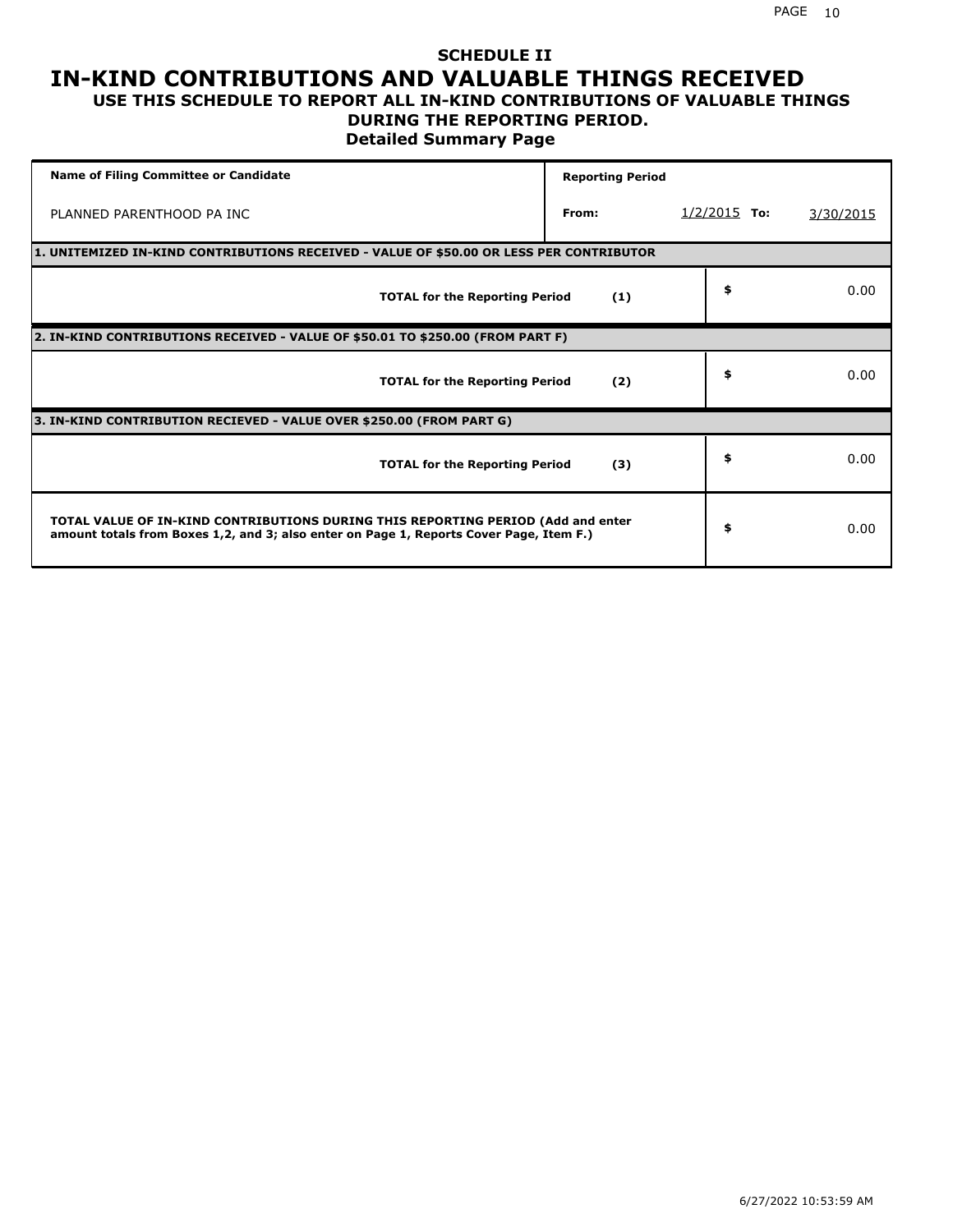## **SCHEDULE II PART F IN-KIND CONTRIBUTIONS RECEIVED**

## **VALUE OF \$50.01 TO \$250.00**

| Name of Filing Committee or Candidate                                                                  |              |                   | <b>Reporting Period</b> |             |             |     |                   |
|--------------------------------------------------------------------------------------------------------|--------------|-------------------|-------------------------|-------------|-------------|-----|-------------------|
|                                                                                                        |              |                   | From:                   |             |             | To: |                   |
|                                                                                                        |              |                   |                         | <b>DATE</b> |             |     | <b>AMOUNT</b>     |
| <b>Full Name of Contributor</b>                                                                        |              |                   | <b>MO</b>               | <b>DAY</b>  | <b>YEAR</b> |     |                   |
| <b>Mailing Address</b>                                                                                 |              |                   |                         |             |             | \$  | 0.00              |
| City                                                                                                   | <b>State</b> | Zip Code (Plus 4) |                         |             |             |     |                   |
| <b>Description of Contribution:</b>                                                                    |              |                   |                         |             |             |     |                   |
| Enter Grand Total of Part F on Schedule II, In-Kind Contributions Detailed Summary Page,<br>Section 2. |              |                   |                         |             |             |     | <b>PAGE TOTAL</b> |
|                                                                                                        |              |                   |                         |             | \$          |     | 0.00              |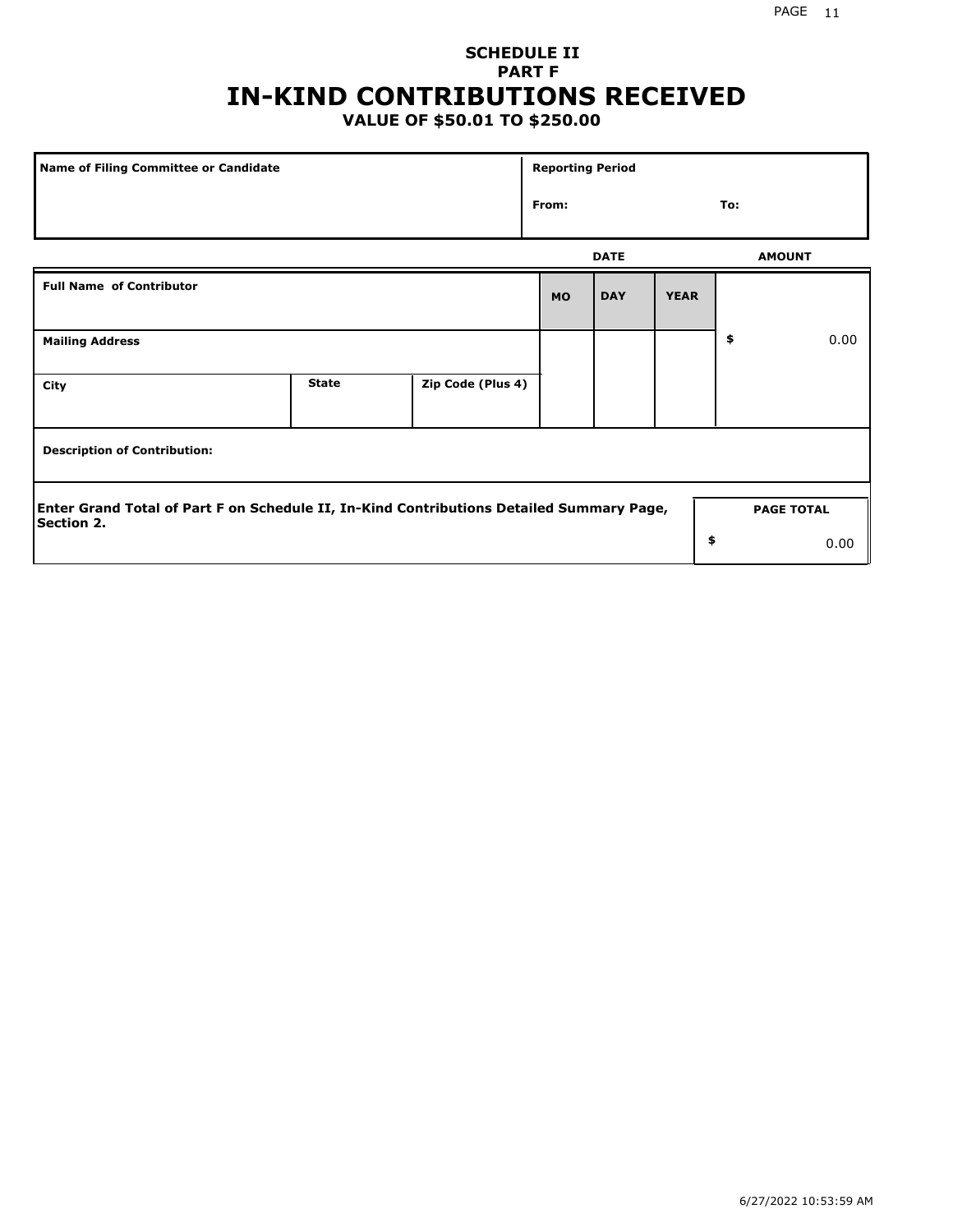#### PAGE 12

#### **SCHEDULE II PART G IN-KIND CONTRIBUTIONS RECEIVED VALUE OVER \$250.00**

| <b>Name of Filing Committee or Candidate</b>                                                                  |              |      |                  |              |       | <b>Reporting Period</b> |                      |             |                                    |
|---------------------------------------------------------------------------------------------------------------|--------------|------|------------------|--------------|-------|-------------------------|----------------------|-------------|------------------------------------|
|                                                                                                               |              |      |                  |              | From: |                         |                      | To:         |                                    |
|                                                                                                               |              |      |                  |              |       |                         | <b>DATE</b>          |             | <b>AMOUNT</b>                      |
| <b>Full Name of Contributor</b>                                                                               |              |      |                  |              |       | <b>MO</b>               | <b>DAY</b>           | <b>YEAR</b> |                                    |
| <b>Mailing Address</b>                                                                                        |              |      |                  |              |       |                         |                      |             | \$<br>0.00                         |
| City                                                                                                          | <b>State</b> |      | Zip Code(Plus 4) |              |       |                         |                      |             |                                    |
| <b>Employer of Contributor</b>                                                                                |              |      |                  |              |       | Occupation              |                      |             |                                    |
| <b>Employer Mailing Address/Principal Place of</b><br><b>Business</b>                                         |              | City |                  | <b>State</b> |       | 4)                      | <b>Zip Code(Plus</b> |             | <b>Description of Contribution</b> |
| Enter Grand Total of Part G on Schedule II, In-Kind Contributions Detailed<br><b>Summary Page, Section 3.</b> |              |      |                  |              |       |                         |                      |             | <b>PAGE TOTAL</b><br>0.00          |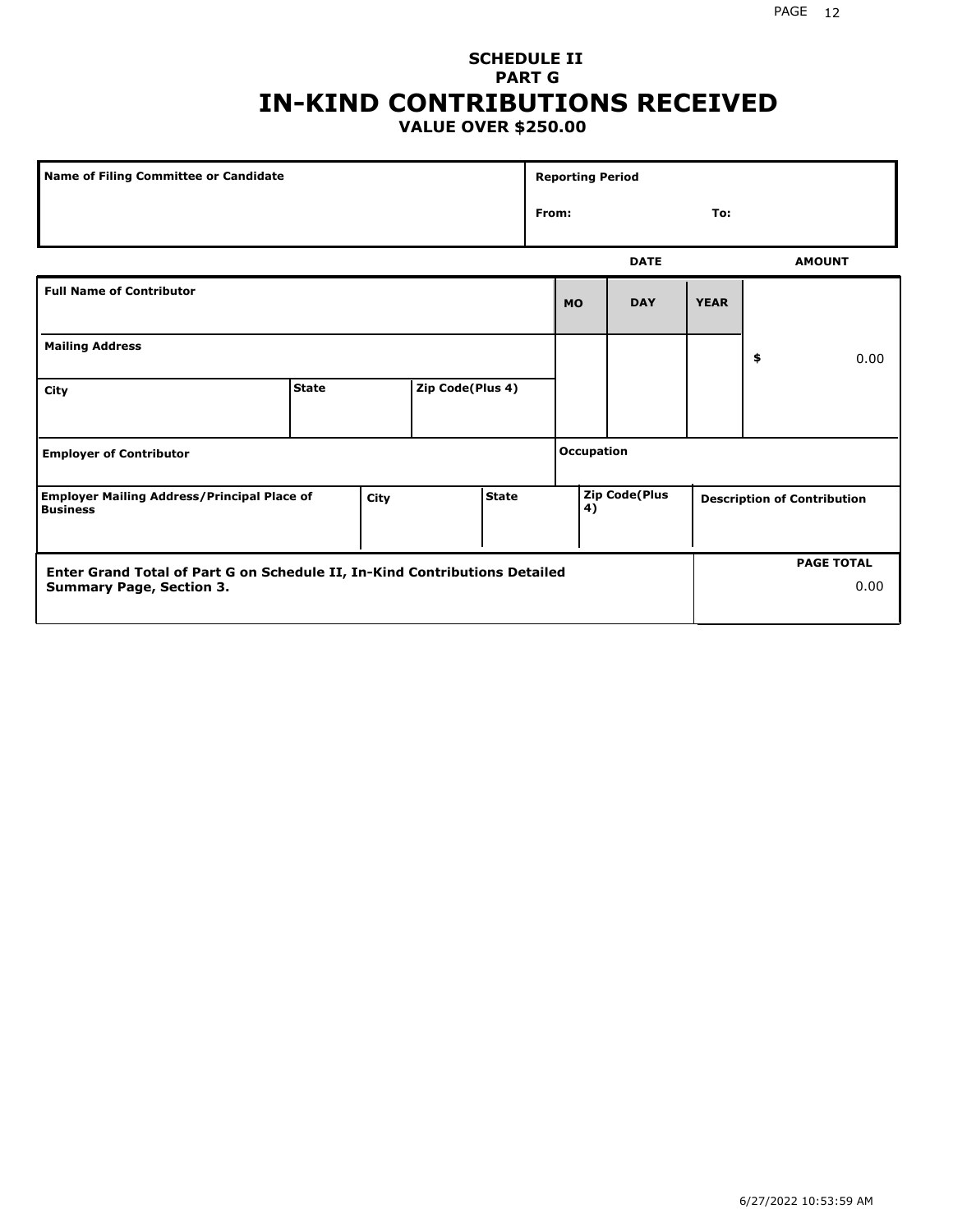# **SCHEDULE III STATEMENT OF EXPENDITURES**

| Name of Filing Committee or Candidate            |                    |                            |              | <b>Reporting Period</b>                                   |             |     |               |
|--------------------------------------------------|--------------------|----------------------------|--------------|-----------------------------------------------------------|-------------|-----|---------------|
| PLANNED PARENTHOOD PA INC                        |                    |                            | From         |                                                           | 1/2/2015    | To: | 3/30/2015     |
|                                                  |                    |                            |              | <b>DATE</b>                                               |             |     | <b>AMOUNT</b> |
| <b>To Whom Paid</b><br>Sari Stevens              |                    |                            | <b>MO</b>    | <b>DAY</b>                                                | <b>YEAR</b> |     |               |
| <b>Mailing Address</b><br>1514 N 2nd Street      |                    |                            | 3            | 24                                                        | 2015        | \$  | 121.90        |
| City<br>Harrisburg                               | <b>State</b><br>PA | Zip Code (Plus 4)<br>17102 |              | <b>Description of Expenditure</b><br>expense reimbursment |             |     |               |
| <b>To Whom Paid</b><br>Friends of Peter Schweyer |                    |                            | <b>MO</b>    | <b>DAY</b>                                                | <b>YEAR</b> |     |               |
| <b>Mailing Address</b><br>PO Box 391             |                    |                            | 3            | 19                                                        | 2015        | \$  | 250.00        |
| City<br>Harrisburg                               | <b>State</b><br>PA | Zip Code (Plus 4)<br>17108 | Donation     | <b>Description of Expenditure</b>                         |             |     |               |
| <b>To Whom Paid</b><br>Friends of Mary Jo Daley  |                    |                            | <b>MO</b>    | <b>DAY</b>                                                | <b>YEAR</b> |     |               |
| <b>Mailing Address</b><br>PO Box 752             |                    |                            | 3            | 13                                                        | 2015        | \$  | 250.00        |
| City<br>Conshohocken                             | <b>State</b><br>PA | Zip Code (Plus 4)<br>19428 | Donation     | <b>Description of Expenditure</b>                         |             |     |               |
| <b>To Whom Paid</b><br>Alpha Graphics            |                    |                            | <b>MO</b>    | <b>DAY</b>                                                | <b>YEAR</b> |     |               |
| <b>Mailing Address</b><br>814 Penn Avenue        |                    |                            | 3            | 12                                                        | 2015        | \$  | 663.52        |
| City<br>Pittsburgh                               | <b>State</b><br>PA | Zip Code (Plus 4)<br>15222 |              | <b>Description of Expenditure</b><br>Printing Expense     |             |     |               |
| <b>To Whom Paid</b><br>TransFirst LLC            |                    |                            | MO           | <b>DAY</b>                                                | <b>YEAR</b> |     |               |
| <b>Mailing Address</b><br>Unknown                |                    |                            | 3            | 10                                                        | 2015        | \$  | 20.00         |
| City<br>Unknown                                  | <b>State</b><br>PA | Zip Code (Plus 4)<br>17102 | Feb CC Fee's | <b>Description of Expenditure</b>                         |             |     |               |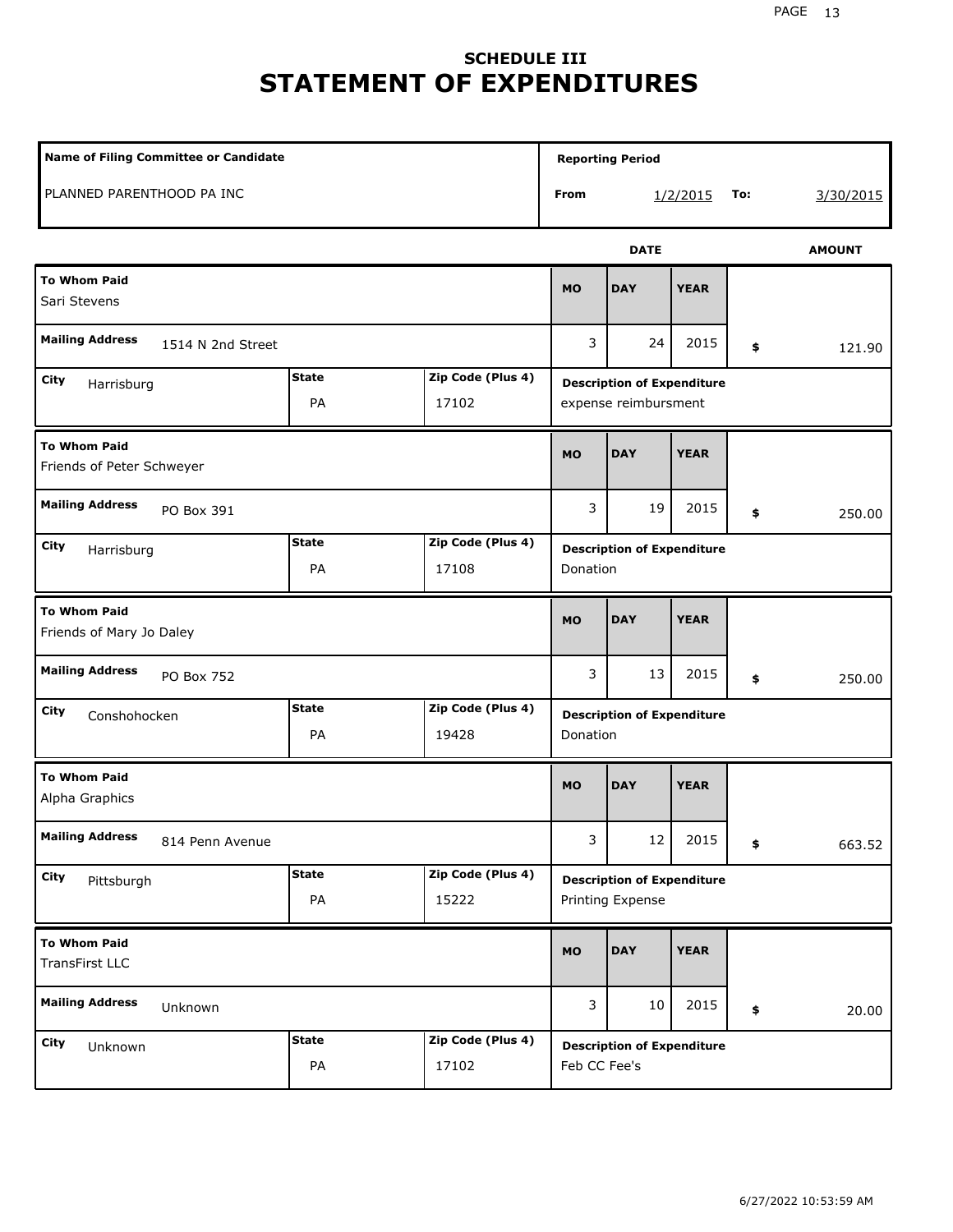| <b>To Whom Paid</b><br>Planned Parenthood Assoc of PA |                   |              |                   | <b>MO</b>      | <b>DAY</b>                        | <b>YEAR</b> |                 |
|-------------------------------------------------------|-------------------|--------------|-------------------|----------------|-----------------------------------|-------------|-----------------|
| <b>Mailing Address</b>                                | 1514 N 2nd Street |              |                   | 3              | 9                                 | 2015        | \$<br>526.10    |
| City<br>Harrisburg                                    |                   | <b>State</b> | Zip Code (Plus 4) |                | <b>Description of Expenditure</b> |             |                 |
|                                                       |                   | PA           | 17102             |                | C3 List rental payment            |             |                 |
| <b>To Whom Paid</b><br>Planned Parenthood Assoc of PA |                   |              |                   | <b>MO</b>      | <b>DAY</b>                        | <b>YEAR</b> |                 |
| <b>Mailing Address</b>                                | 1514 N 2nd Street |              |                   | 3              | 9                                 | 2015        | \$<br>283.99    |
| City<br>Harrisburg                                    |                   | <b>State</b> | Zip Code (Plus 4) |                | <b>Description of Expenditure</b> |             |                 |
|                                                       |                   | PA           | 17102             |                | Feb Salary Allocation             |             |                 |
| <b>To Whom Paid</b><br>Planned Parenthood Assoc of PA |                   |              |                   | <b>MO</b>      | <b>DAY</b>                        | <b>YEAR</b> |                 |
| <b>Mailing Address</b>                                | 1514 N 2nd Street |              |                   | 3<br>6         |                                   | 2015        | \$<br>271.19    |
| City<br>Harrisburg                                    |                   | <b>State</b> | Zip Code (Plus 4) |                | <b>Description of Expenditure</b> |             |                 |
|                                                       |                   | PA           | 17102             |                | Feb Office Allocation             |             |                 |
|                                                       |                   |              |                   |                |                                   |             |                 |
| <b>To Whom Paid</b><br>Planned Parenthood Assoc of PA |                   |              |                   | <b>MO</b>      | <b>DAY</b>                        | <b>YEAR</b> |                 |
| <b>Mailing Address</b>                                | 1514 N 2nd Street |              |                   | 2              | 23                                | 2015        | \$<br>13,011.50 |
| City                                                  |                   | <b>State</b> | Zip Code (Plus 4) |                |                                   |             |                 |
| Harrisburg                                            |                   | PA           | 17102             | Printing       | <b>Description of Expenditure</b> |             |                 |
| <b>To Whom Paid</b><br>Citizens for Hughes            |                   |              |                   | <b>MO</b>      | <b>DAY</b>                        | <b>YEAR</b> |                 |
| <b>Mailing Address</b>                                | PO Box 13031      |              |                   | 2              | 20                                | 2015        | \$<br>500.00    |
| City                                                  |                   | <b>State</b> | Zip Code (Plus 4) |                | <b>Description of Expenditure</b> |             |                 |
| Philadelphia                                          |                   | PA           | 19101             | Donation       |                                   |             |                 |
| <b>To Whom Paid</b><br>sari Stevens                   |                   |              |                   | <b>MO</b>      | <b>DAY</b>                        | <b>YEAR</b> |                 |
| <b>Mailing Address</b>                                | 1514 N 2nd Street |              |                   | $\overline{2}$ | 19                                | 2015        | \$<br>60.69     |
| City<br>Harrisburg                                    |                   | <b>State</b> | Zip Code (Plus 4) |                | <b>Description of Expenditure</b> |             |                 |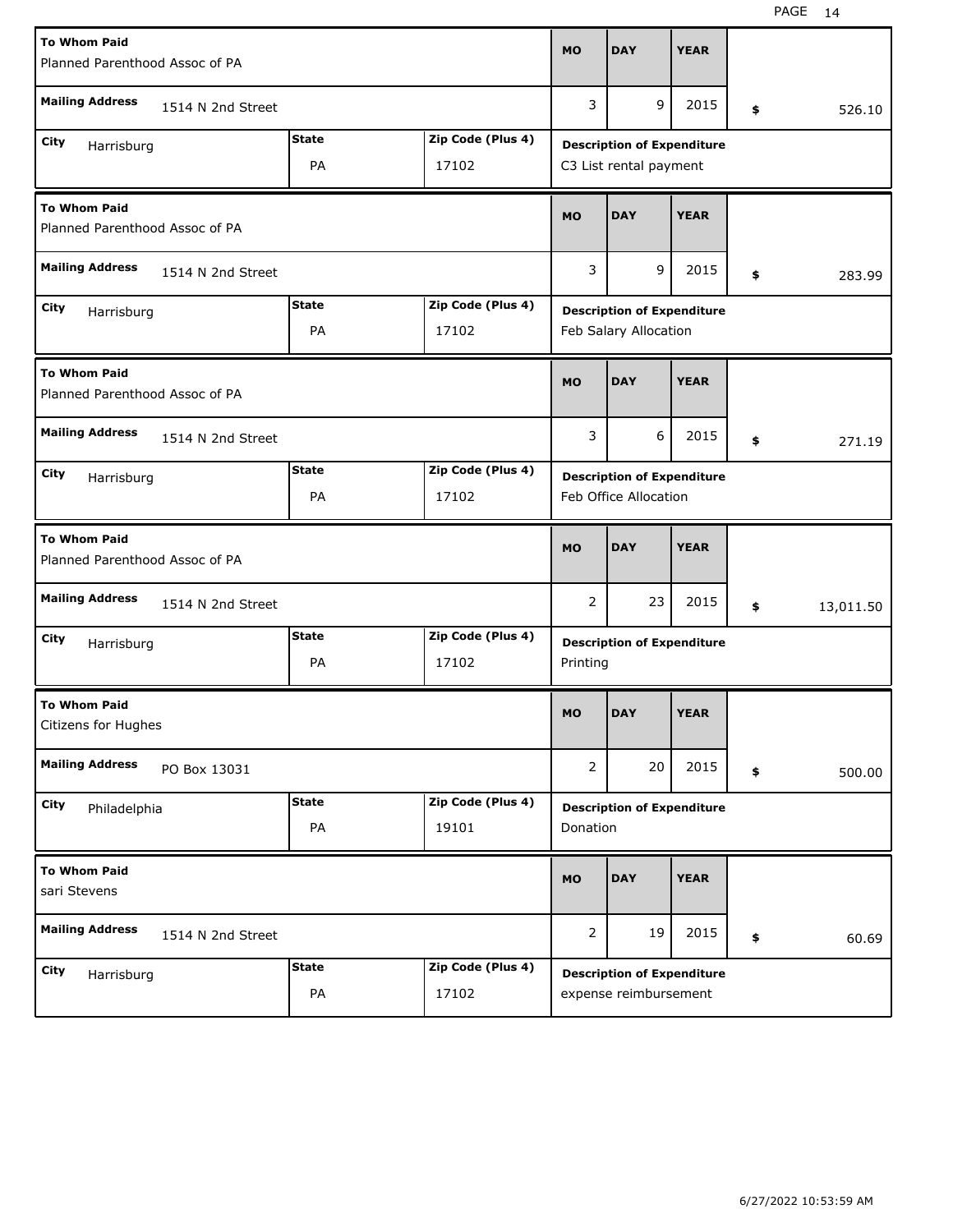| <b>To Whom Paid</b>                                       |                   |              |                   |                                   |                                                                        |             |                          |          |  |  |  |  |  |
|-----------------------------------------------------------|-------------------|--------------|-------------------|-----------------------------------|------------------------------------------------------------------------|-------------|--------------------------|----------|--|--|--|--|--|
| Planned Parenthood of SE PA                               |                   |              |                   |                                   | <b>DAY</b>                                                             | <b>YEAR</b> |                          |          |  |  |  |  |  |
| <b>Mailing Address</b><br>1144 Locust Street              |                   |              |                   |                                   | 18                                                                     | 2015        | \$                       | 250.00   |  |  |  |  |  |
| Zip Code (Plus 4)<br><b>State</b><br>City<br>Philadelphia |                   |              |                   |                                   |                                                                        |             |                          |          |  |  |  |  |  |
| PA<br>19107                                               |                   |              |                   |                                   | <b>Description of Expenditure</b><br>expense reimbursment              |             |                          |          |  |  |  |  |  |
| <b>To Whom Paid</b><br>Planned parenthood PA Advocates    |                   |              |                   | <b>MO</b>                         | <b>DAY</b>                                                             | <b>YEAR</b> |                          |          |  |  |  |  |  |
| <b>Mailing Address</b><br>1514 N 2nd Street               |                   |              |                   | 2                                 | 18                                                                     | 2015        | \$                       | 220.96   |  |  |  |  |  |
| City<br>Harrisburg                                        |                   | <b>State</b> | Zip Code (Plus 4) | <b>Description of Expenditure</b> |                                                                        |             |                          |          |  |  |  |  |  |
|                                                           |                   | PA           | 17102             | Jan Salary allocation             |                                                                        |             |                          |          |  |  |  |  |  |
| <b>To Whom Paid</b><br>Planned parenthood PA Advocates    |                   |              |                   |                                   | <b>DAY</b>                                                             | <b>YEAR</b> |                          |          |  |  |  |  |  |
| <b>Mailing Address</b><br>1514 N 2nd Street               |                   |              |                   |                                   | 12                                                                     | 2015        | \$                       | 1,141.67 |  |  |  |  |  |
| City<br>Harrisburg                                        |                   | <b>State</b> | Zip Code (Plus 4) | <b>Description of Expenditure</b> |                                                                        |             |                          |          |  |  |  |  |  |
|                                                           |                   | PA           | 17102             |                                   |                                                                        |             | 2014 expenses adjustment |          |  |  |  |  |  |
| <b>To Whom Paid</b><br>Planned parenthood PA Advocates    |                   |              |                   |                                   |                                                                        |             |                          |          |  |  |  |  |  |
|                                                           |                   |              |                   | <b>MO</b>                         | <b>DAY</b>                                                             | <b>YEAR</b> |                          |          |  |  |  |  |  |
| <b>Mailing Address</b>                                    | 1514 N 2nd Street |              |                   | $\overline{2}$                    | 12                                                                     | 2015        | \$                       | 67.52    |  |  |  |  |  |
| City                                                      |                   | <b>State</b> | Zip Code (Plus 4) |                                   |                                                                        |             |                          |          |  |  |  |  |  |
| Harrisburg                                                |                   | PA           | 17102             |                                   | <b>Description of Expenditure</b><br>2014 office allocation adjustment |             |                          |          |  |  |  |  |  |
| <b>To Whom Paid</b><br><b>TransFirst LLC</b>              |                   |              |                   | <b>MO</b>                         | <b>DAY</b>                                                             | <b>YEAR</b> |                          |          |  |  |  |  |  |
| <b>Mailing Address</b>                                    | Unknown           |              |                   | $\overline{2}$                    | 10                                                                     | 2015        | \$                       | 20.00    |  |  |  |  |  |
| City                                                      |                   | <b>State</b> | Zip Code (Plus 4) |                                   |                                                                        |             |                          |          |  |  |  |  |  |
| Unknown                                                   |                   | PA           | 17102             | Jan CC Fee's                      | <b>Description of Expenditure</b>                                      |             |                          |          |  |  |  |  |  |
| <b>To Whom Paid</b><br>Planned Parenthood PA Advocates    |                   |              |                   | <b>MO</b>                         | <b>DAY</b>                                                             | <b>YEAR</b> |                          |          |  |  |  |  |  |
| <b>Mailing Address</b>                                    | 1514 N 2nd Street |              |                   | 2                                 | 9                                                                      | 2015        | \$                       | 215.00   |  |  |  |  |  |
| <b>City</b><br>Harrisburg                                 |                   | <b>State</b> | Zip Code (Plus 4) |                                   | <b>Description of Expenditure</b>                                      |             |                          |          |  |  |  |  |  |

H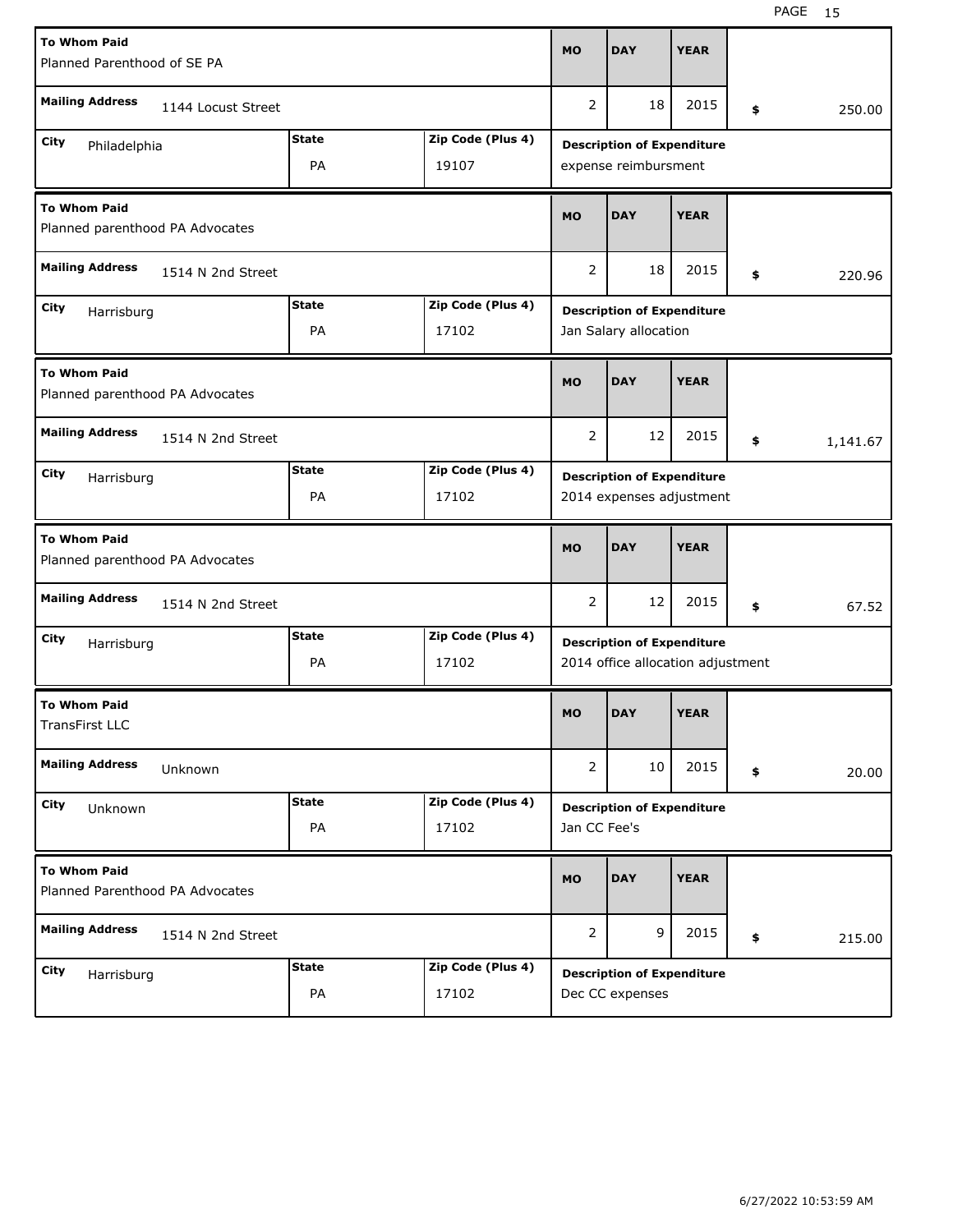| <b>To Whom Paid</b>                                    | <b>MO</b>      | <b>DAY</b>                        | <b>YEAR</b>                                                |                                   |             |    |           |  |  |
|--------------------------------------------------------|----------------|-----------------------------------|------------------------------------------------------------|-----------------------------------|-------------|----|-----------|--|--|
| Planned Parenthood PA Advocates                        |                |                                   |                                                            |                                   |             |    |           |  |  |
| <b>Mailing Address</b><br>1514 N 2nd Street            | $\overline{2}$ | 9                                 | 2015                                                       | \$                                | 203.67      |    |           |  |  |
| City<br>Harrisburg                                     |                | <b>Description of Expenditure</b> |                                                            |                                   |             |    |           |  |  |
|                                                        |                | Jan office allocation             |                                                            |                                   |             |    |           |  |  |
| <b>To Whom Paid</b><br>Planned Parenthood Southeast    |                |                                   |                                                            | <b>DAY</b>                        | <b>YEAR</b> |    |           |  |  |
| <b>Mailing Address</b><br>1144 Locust Street           |                |                                   |                                                            | 6                                 | 2015        | \$ | 459.30    |  |  |
| City<br>Philadelphia                                   | <b>State</b>   | Zip Code (Plus 4)                 | <b>Description of Expenditure</b>                          |                                   |             |    |           |  |  |
|                                                        | PA             | 17109                             | Expense reimbursments                                      |                                   |             |    |           |  |  |
| <b>To Whom Paid</b><br>Planned Parenthood Western PA   | <b>MO</b>      | <b>DAY</b>                        | <b>YEAR</b>                                                |                                   |             |    |           |  |  |
| <b>Mailing Address</b><br>933 Liberty Avenue           | $\mathbf{1}$   | 27                                | 2015                                                       | \$                                | 754.86      |    |           |  |  |
| City<br>Pittsburg                                      | <b>State</b>   | Zip Code (Plus 4)                 |                                                            |                                   |             |    |           |  |  |
|                                                        | PA             | 15222                             | <b>Description of Expenditure</b><br>expense reimbursments |                                   |             |    |           |  |  |
| <b>To Whom Paid</b><br>Parkhurst Dining Services       |                |                                   |                                                            |                                   |             |    |           |  |  |
|                                                        |                |                                   | <b>MO</b>                                                  | <b>DAY</b>                        | <b>YEAR</b> |    |           |  |  |
| <b>Mailing Address</b><br>PO Box 644091                |                |                                   | $\mathbf{1}$                                               | 26                                | 2015        | \$ | 10,025.10 |  |  |
| City                                                   | <b>State</b>   | Zip Code (Plus 4)                 |                                                            | <b>Description of Expenditure</b> |             |    |           |  |  |
| Pittsburgh                                             | PA             | 15264                             | event catering                                             |                                   |             |    |           |  |  |
| <b>To Whom Paid</b><br>Senator Matt Smith              |                |                                   | <b>MO</b>                                                  | <b>DAY</b>                        | <b>YEAR</b> |    |           |  |  |
| <b>Mailing Address</b><br>366 Main Capital             |                |                                   | $\mathbf{1}$                                               | 22                                | 2015        | \$ | 250.00    |  |  |
| City                                                   | <b>State</b>   | Zip Code (Plus 4)                 |                                                            |                                   |             |    |           |  |  |
| Harrisburg                                             | PA             | 17120                             | Donation                                                   | <b>Description of Expenditure</b> |             |    |           |  |  |
| <b>To Whom Paid</b><br>Planned parenthood PA Advocates |                |                                   | <b>MO</b>                                                  | <b>DAY</b>                        | <b>YEAR</b> |    |           |  |  |
| <b>Mailing Address</b><br>1514 N 2nd Street            |                |                                   | 1                                                          | 14                                | 2015        | \$ | 409.85    |  |  |
| City<br>Harrisburg                                     | <b>State</b>   | Zip Code (Plus 4)                 |                                                            | <b>Description of Expenditure</b> |             |    |           |  |  |

H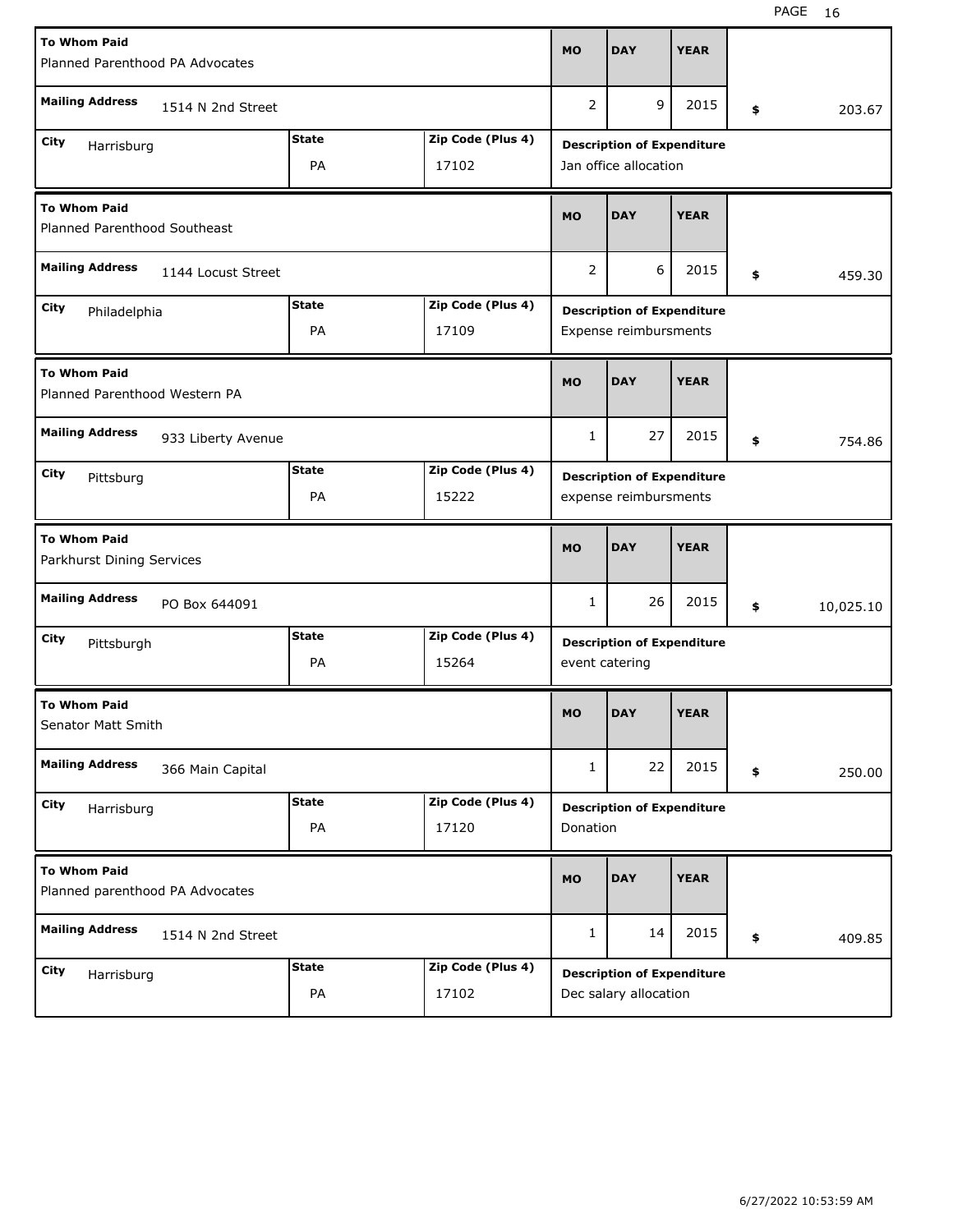| <b>To Whom Paid</b><br>Planned parenthood PA Advocates |                    |                                   |                   |                                                               | <b>DAY</b>                                                 | <b>YEAR</b>             |    |          |  |  |  |
|--------------------------------------------------------|--------------------|-----------------------------------|-------------------|---------------------------------------------------------------|------------------------------------------------------------|-------------------------|----|----------|--|--|--|
| <b>Mailing Address</b><br>1514 N 2nd Street            |                    |                                   |                   | 1                                                             | 8                                                          | 2015                    | \$ | 203.67   |  |  |  |
| City                                                   |                    | <b>State</b>                      | Zip Code (Plus 4) |                                                               |                                                            |                         |    |          |  |  |  |
| Harrisburg<br><b>PA</b><br>17102                       |                    |                                   |                   |                                                               | <b>Description of Expenditure</b><br>Dec office allocation |                         |    |          |  |  |  |
| <b>To Whom Paid</b><br>Planned parenthood PA Advocates |                    |                                   |                   | <b>MO</b>                                                     | <b>DAY</b>                                                 | <b>YEAR</b>             |    |          |  |  |  |
| <b>Mailing Address</b><br>1514 N 2nd Street            |                    |                                   |                   | $\mathbf{1}$                                                  | 8                                                          | 2015                    | \$ | 738.23   |  |  |  |
| City<br>Harrisburg                                     |                    | <b>State</b><br>Zip Code (Plus 4) |                   |                                                               |                                                            |                         |    |          |  |  |  |
|                                                        |                    | PA                                | 17102             | <b>Description of Expenditure</b><br>Nov credit card expenses |                                                            |                         |    |          |  |  |  |
| <b>To Whom Paid</b><br><b>TransFirst LLC</b>           |                    |                                   |                   | <b>MO</b>                                                     | <b>DAY</b>                                                 | <b>YEAR</b>             |    |          |  |  |  |
| <b>Mailing Address</b><br>Unknown                      |                    |                                   |                   |                                                               | 12                                                         | 2015                    | \$ | 21.90    |  |  |  |
| City<br>Unknown                                        |                    | <b>State</b>                      | Zip Code (Plus 4) | <b>Description of Expenditure</b>                             |                                                            |                         |    |          |  |  |  |
|                                                        |                    | PA<br>17102                       |                   |                                                               |                                                            | Dec credit card charges |    |          |  |  |  |
| <b>To Whom Paid</b><br>Meghan Roach                    |                    |                                   |                   |                                                               |                                                            |                         |    |          |  |  |  |
|                                                        |                    |                                   |                   | <b>MO</b>                                                     | <b>DAY</b>                                                 | <b>YEAR</b>             |    |          |  |  |  |
| <b>Mailing Address</b>                                 | 1514 N 2nd Street  |                                   |                   | 1                                                             | 13                                                         | 2015                    | \$ | 30.95    |  |  |  |
| City                                                   |                    | <b>State</b>                      | Zip Code (Plus 4) |                                                               | <b>Description of Expenditure</b>                          |                         |    |          |  |  |  |
| Harrisburg                                             |                    | PA                                | 17102             |                                                               | expense reimbursement                                      |                         |    |          |  |  |  |
| <b>To Whom Paid</b><br>Kendra Dunn                     |                    |                                   |                   | <b>MO</b>                                                     | <b>DAY</b>                                                 | <b>YEAR</b>             |    |          |  |  |  |
| <b>Mailing Address</b>                                 | 1023 Spruce Street |                                   |                   | $\mathbf{1}$                                                  | 13                                                         | 2015                    | \$ | 500.00   |  |  |  |
| City                                                   |                    | <b>State</b>                      | Zip Code (Plus 4) |                                                               | <b>Description of Expenditure</b>                          |                         |    |          |  |  |  |
| Philadelphia                                           |                    | PA                                | 19107             |                                                               | refund due to donation given in error                      |                         |    |          |  |  |  |
| <b>To Whom Paid</b><br>Selina Winchester               |                    |                                   |                   | <b>MO</b>                                                     | <b>DAY</b>                                                 | <b>YEAR</b>             |    |          |  |  |  |
| <b>Mailing Address</b>                                 | 1144 Locust Street |                                   |                   | $\mathbf{1}$                                                  | 12                                                         | 2015                    | \$ | 2,391.99 |  |  |  |
| City<br>Philadelphia                                   |                    | <b>State</b>                      | Zip Code (Plus 4) |                                                               | <b>Description of Expenditure</b>                          |                         |    |          |  |  |  |